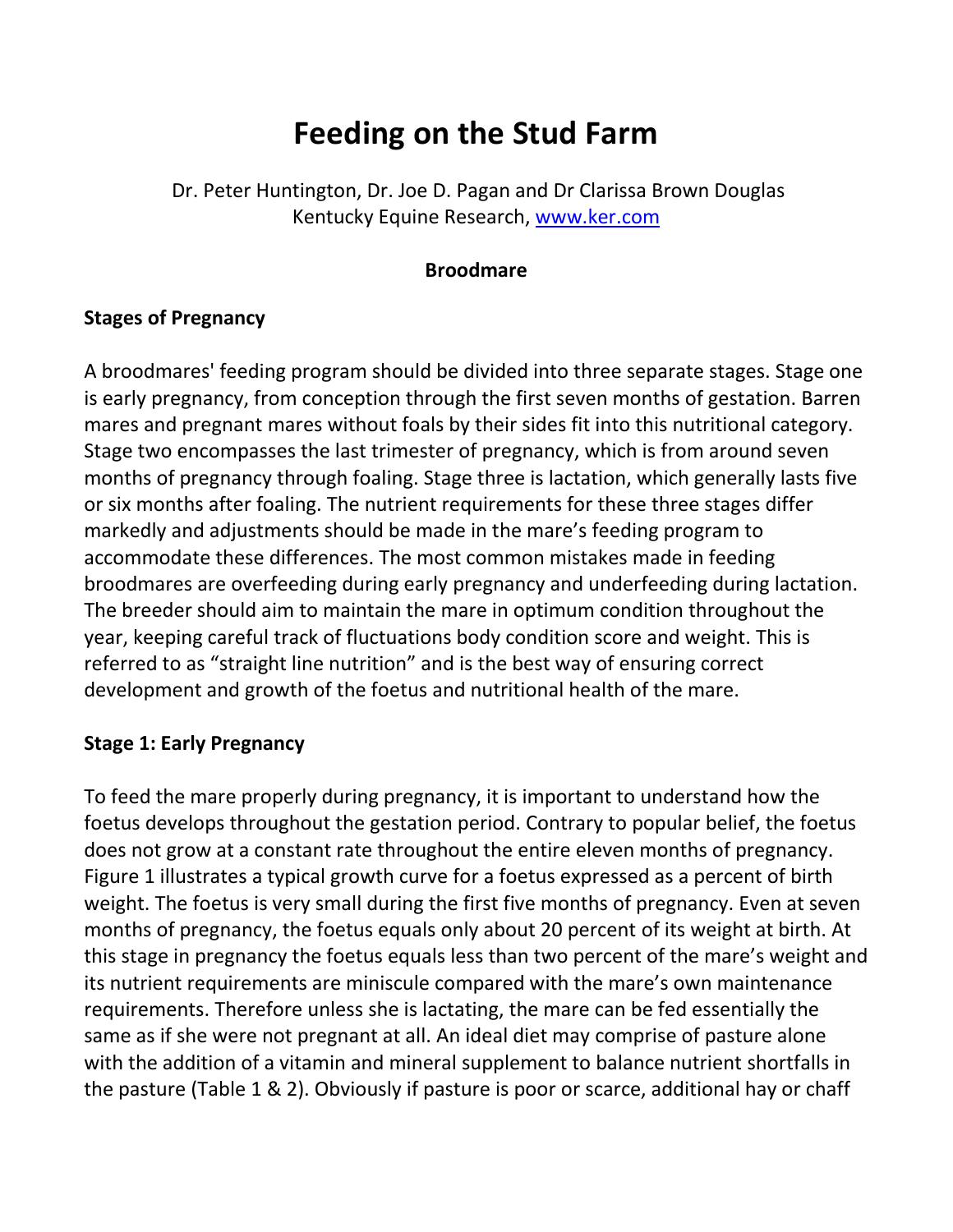should be fed a rate of at least 1-1.5% bodyweight per day or *ad lib* throughout pregnancy and lactation if hay quality is average to poor.



Figure 1. Fetal growth in the horse.

All too often, the well-meaning mare owner greatly increases feed intake after the mare is pronounced in foal, reasoning that she is now "eating for two." This is not only unnecessary, but may lead to obesity and problems at foaling time. Obesity in broodmares is a serious problem, not only affecting the mares' fertility and ability to conceive, but seriously risking the health of the foetus. Over conditioning your mare at this stage may increase the chances of the foal exhibiting developmental orthopaedic diseases after birth. This is particularly true where mares have access to high quality pasture during early pregnancy. If pasture quality is high, it may be necessary to restrict grazing by means of stabling or muzzling for part of the day. Access to pasture or hay should not be denied for longer than eight hours at a time to prevent digestive upsets.

By the same token, it is very important in early pregnancy that the mare does not go into negative energy balance and loose condition. Owners of picky eaters, poor doers and lactating mares with foals at foot need to be especially vigilant of body condition. Mares in poor condition are at increased risk of pregnancy loss. If a mare is a good milker and pasture is dry and scarce, additional provisions should be made to ensure that she does not begin to loose condition.

# **Late Pregnancy**

After seven months of pregnancy, the foetus begins to develop rapidly. At this point, its nutrient requirements become significantly greater than the mare's maintenance requirements and adjustments should be made in the mare's feeding program.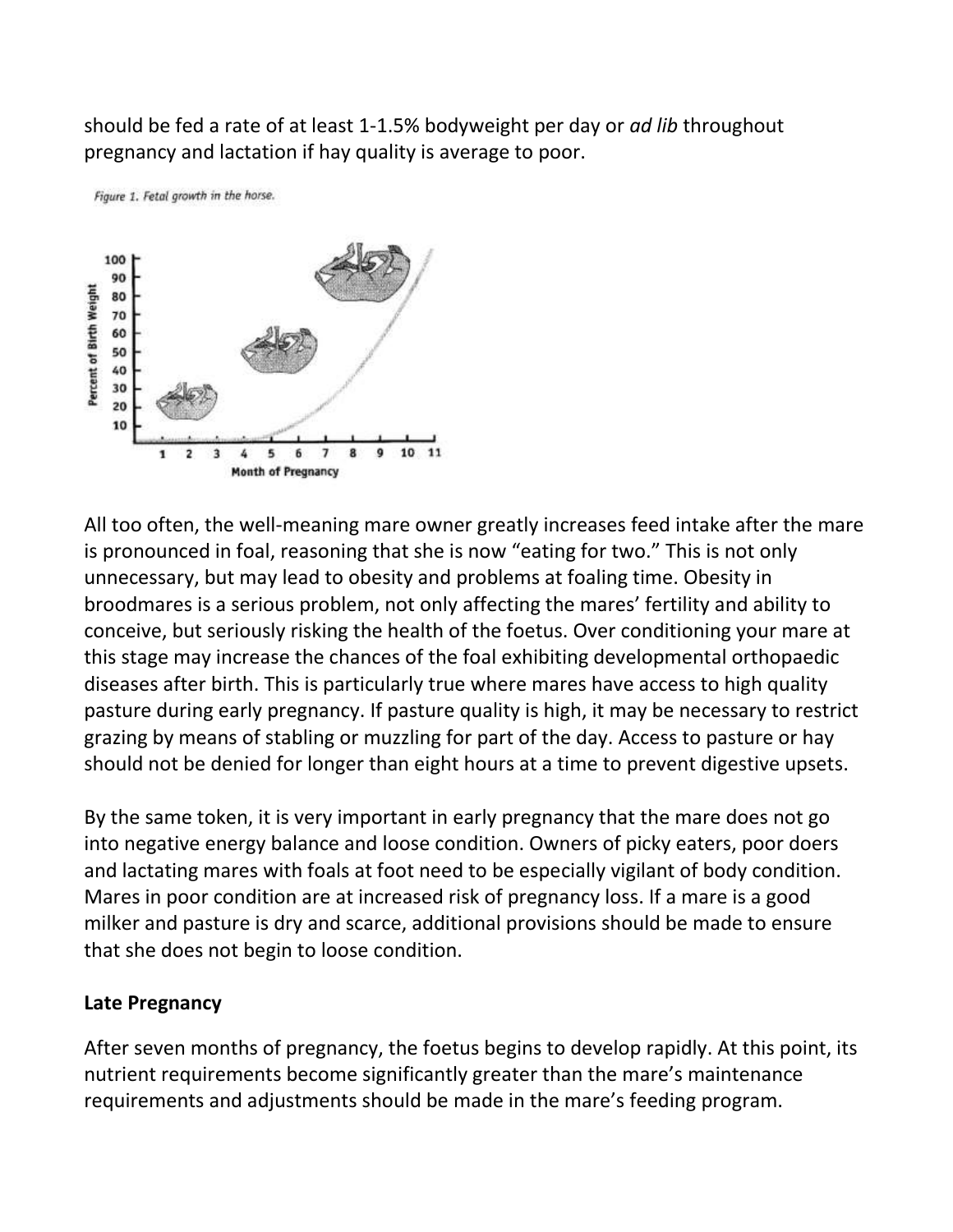**Table 1:** *Straights based diet. Based on a 5yo 500kg mare on moderate to good quality pasture. If pasture is too good, grazing restriction may be necessary, if pasture is poor; supplementation of hay or chaff may be required.*

| <b>Pregnancy Stage</b> | Oats    | All-Phase    | Pasture or hay | Salt (loose or |
|------------------------|---------|--------------|----------------|----------------|
|                        | kg      | Pellet<br>kg | kg DM          | block) g       |
| 1. Early Pregnancy     | $0 - 2$ | 0.5          | $~^\sim$ 6     | 25             |
| 2. Late Pregnancy      | $0 - 4$ |              | $~^\sim$ 6     | 25             |
| 3. Lactation           | 0-8     |              | ∼ହ             | 25             |

**Table 2:** *Pre-mixed broodmare feed diet. Specialised broodmare feeds can vary considerably so check feeding recommendations on the bag and check ingredients to ensure correct DE, Protein, Calcium, Phosphorus, Copper, Zinc, vitamin and trace mineral requirements are being met. Remember that if good doers are fed below recommended levels on the bag, a vitamin and mineral supplement may also be required.*

| <b>Pregnancy Stage</b> | <b>Breed N Grow</b> | Pasture or Hay | Salt (loose or |
|------------------------|---------------------|----------------|----------------|
|                        | кg                  | kg DM          | block) g       |
| 1. Early Pregnancy     | $1 - 3$             | $~\sim$ հ      | 25             |
| 2. Late Pregnancy      | $2 - 5$             | $\sim$ Ջ       | 25             |
| 3. Lactation           | $3 - 7$             | ~1∩            | 25             |

Digestible energy (DE) requirements only increase about 15 percent over early pregnancy. Protein and mineral requirements increase to a greater extent. This is because the foetal tissue being synthesised during this time is quite high in protein, calcium and phosphorus. During the last four months of pregnancy, the foetus and placenta retain about 77 grams of protein, 7.5 grams of calcium, and 4 grams of phosphorus per day. Trace mineral supplementation is also very important during this period because the foetus stores iron, zinc, copper, and manganese in its liver for use during the first few months after it is born. The foetus has developed this nutritional strategy of storing trace minerals during pregnancy because mare's milk is quite low in these elements.

New Zealand researchers studied the effect of copper supplementation on the incidence of developmental orthopaedic disease in Thoroughbred foals. Pregnant Thoroughbred mares were divided into either copper supplemented or control groups. Live foals born to each group of mares were also divided into copper supplemented or control groups.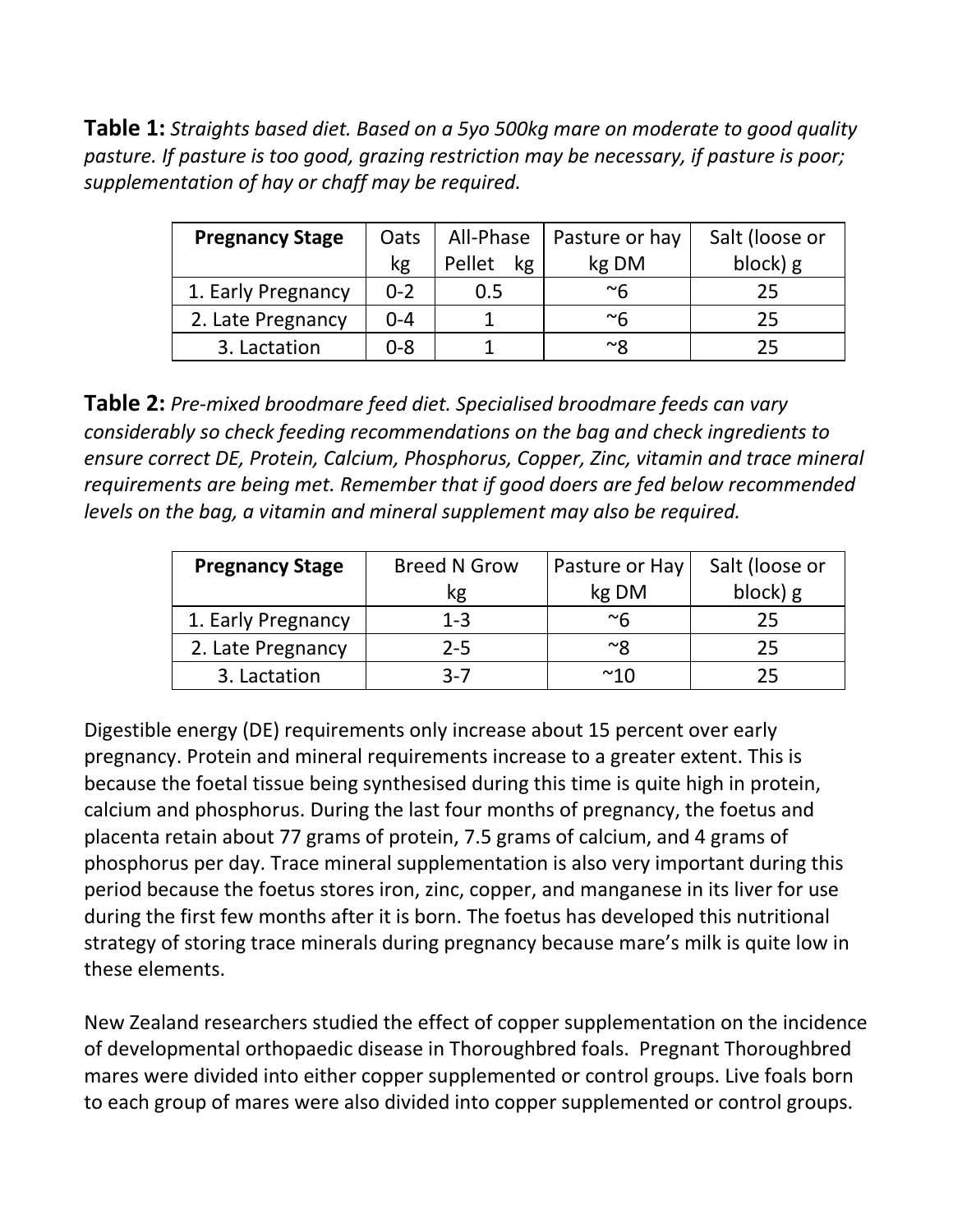The four treatment groups therefore were: 1) mares supplemented with copper (0.5mg/kg body weight), but their foals were not supplemented; 2) both mares and foals were supplemented with copper; 3) mares were not supplemented, but their foals received supplementation; and 4) neither mares nor foals received supplementation.

Copper supplementation of mares was associated with a significant reduction in the physitis scores of the foals at 150 days of age. Foals from mares that received no supplementation had a mean physitis score of 6, while foals out of supplemented mares had a mean score of 3.7. A lower score means less physitis. There was no significant effect of copper supplementation of the foals on physitis scores. There was a significantly lower incidence of articular cartilage lesions in foals from supplemented mares. However, there was no significant effect of copper supplementation of the foals on articular and physeal cartilage lesions. The amount of copper consumed per day should total around 175mg per day for a 500kg mare. Remember that some copper (around 50– 75mg per day) will be supplied from pasture or alternative forage sources too although amounts depend on pasture or forage quality.

Vitamin A has been found to be of critical importance to the late pregnant mare. Studies by Dr Kathleen Crandell of Kentucky Equine Research showed that if mares are maintained on hay alone with no green pasture and no vitamin A supplementation, the subsequent growth rates of their foals is reduced significantly. As hay is stored over a period of weeks and months, it's vitamin A content is drastically reduced. If pasture is scarce, and the mare relies on hay as her major forage source, supplementation of vitamin A may be necessary to avoid this scenario.

Additionally, selenium and vitamin E supplementation in late pregnancy has been shown in recent research to enhance immunity in both the mare and foal. Antibody levels were higher in foals of mares receiving 3mg selenium and 1600 IU vitamin E /day as opposed to controls (only 1mg selenium and 800 IU vitamin E /day). Selenium may also help the mare by reducing the risk of retained afterbirth as shown in cows.

To ensure that mares are receiving enough copper, vitamin A, selenium and vitamin E in their diets at this stage of pregnancy, choose either pre-mixed feeds or supplements containing appropriate levels of these vitamins and minerals as detailed on the bag or bucket. Mares in late pregnancy are often overfed energy in attempt to supply adequate protein and minerals to the developing foal. This seems to be especially true of warm-blood and draught horse breeds. If the pregnant mare becomes fat during late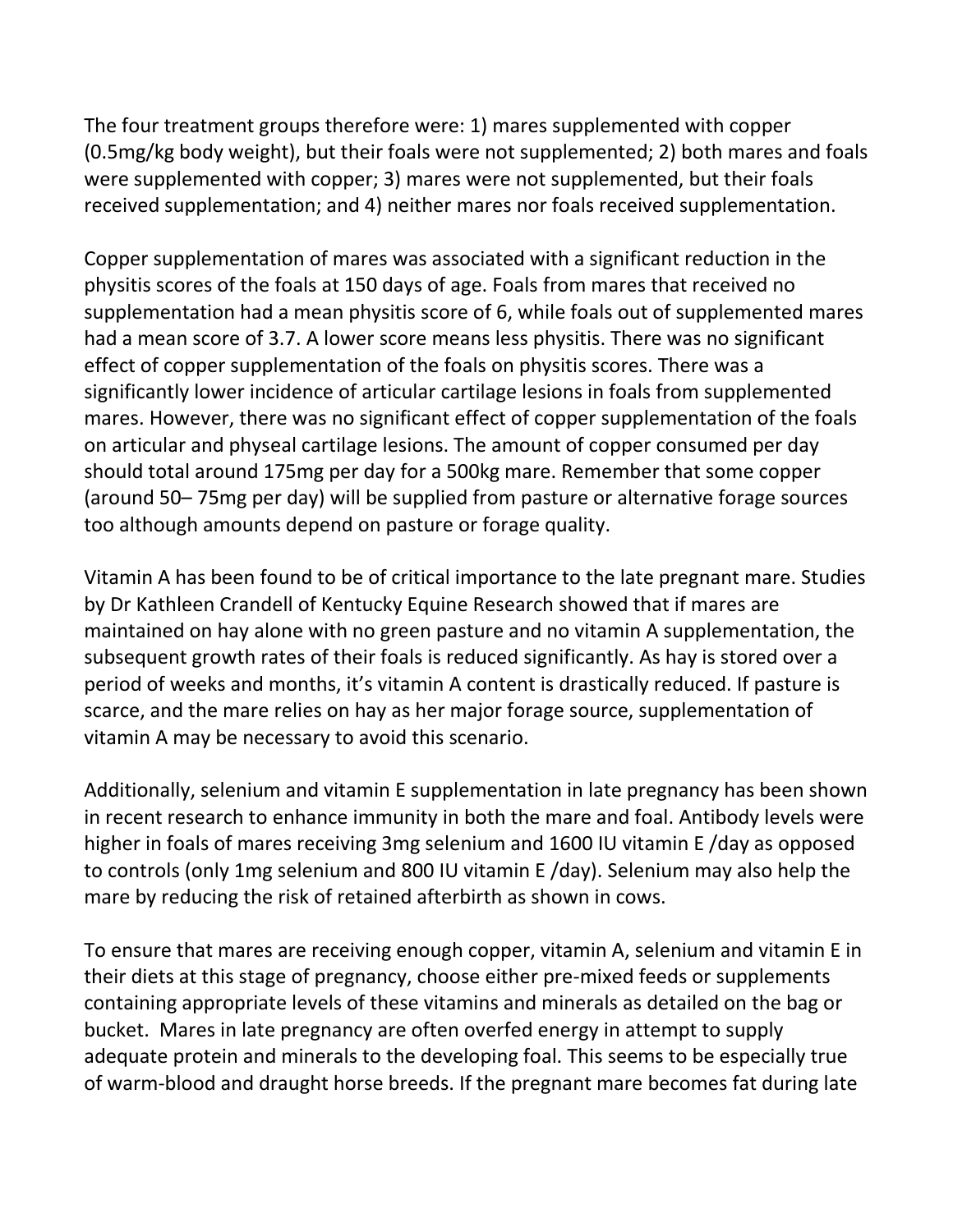pregnancy, she should be switched to a feed that is more concentrated in protein and minerals so that less can be fed per day. This will restrict her energy intake while ensuring that she receives adequate quantities of other key nutrients. Mares in the late stages of pregnancy can be fed either a complete mixed feed designed for broodmares eg **BARASTOC BREED'N'GROW** and balanced to provide all the vitamins and minerals required by the mare at this stage or an owner designed diet in conjunction with a commercially available balancer supplement. Rates of feeding depend on the size and age of the mare and the recommendations for the particular brand of feed. Some mares can survive on pasture alone with a vitamin and mineral supplement even in late pregnancy and not lose condition without any detriment to the foal. Good horse sense and personal knowledge of the mare and her condition in relation to feeding should always be the first guide when designing feeding schedules. If owners prefer to feed straights, oats are always the first choice grain to feed for energy along with a balancer supplement such as **KER ALL-PHASE** PELLET to ensure adequate vitamin and mineral intake (Table 1 & 2).

## **Lactation**

After foaling, the mare's nutrient requirements increase significantly. During the first three months of lactation, mares produce milk at a rate equal to about 3 – 4 percent of their body weight per day. Some mares milk so well that whilst the foal grows quickly strong, the mare begins to loose condition, using her own reserves to supply her foal. This may make it difficult for the mare to conceive again and subsequently retain the foetus due to malnutrition. All efforts should be made to keep the mare in good condition during lactation and this is the time that the art of condition scoring on a regular basis can reap rewards. Mare milk is rich in energy, protein, calcium, phosphorus and vitamins. Therefore, the mare should be fed enough grain to meet her greatly increased nutrient requirements. Mares in early lactation may require up to 8 kg of grain per day depending upon the type and quality of forage they are consuming but as previously mentioned, some mares of particularly well doing breeds can be successful milkers on good pasture and a vitamin and mineral supplement alone. The aim should be to use the best quality forage, and keep grain levels down to avoid potential digestive upset. If straight grains are being used, the grain should be fortified with additional protein, minerals and vitamins to meet the lactating mare's needs. There are a number of commercially available balancer supplements that can be used to fortify grains, but check labels to ensure adequate intake of each constituent. Again, the grain portion can also be in the form of a complete mixed feed to ensure balanced and convenient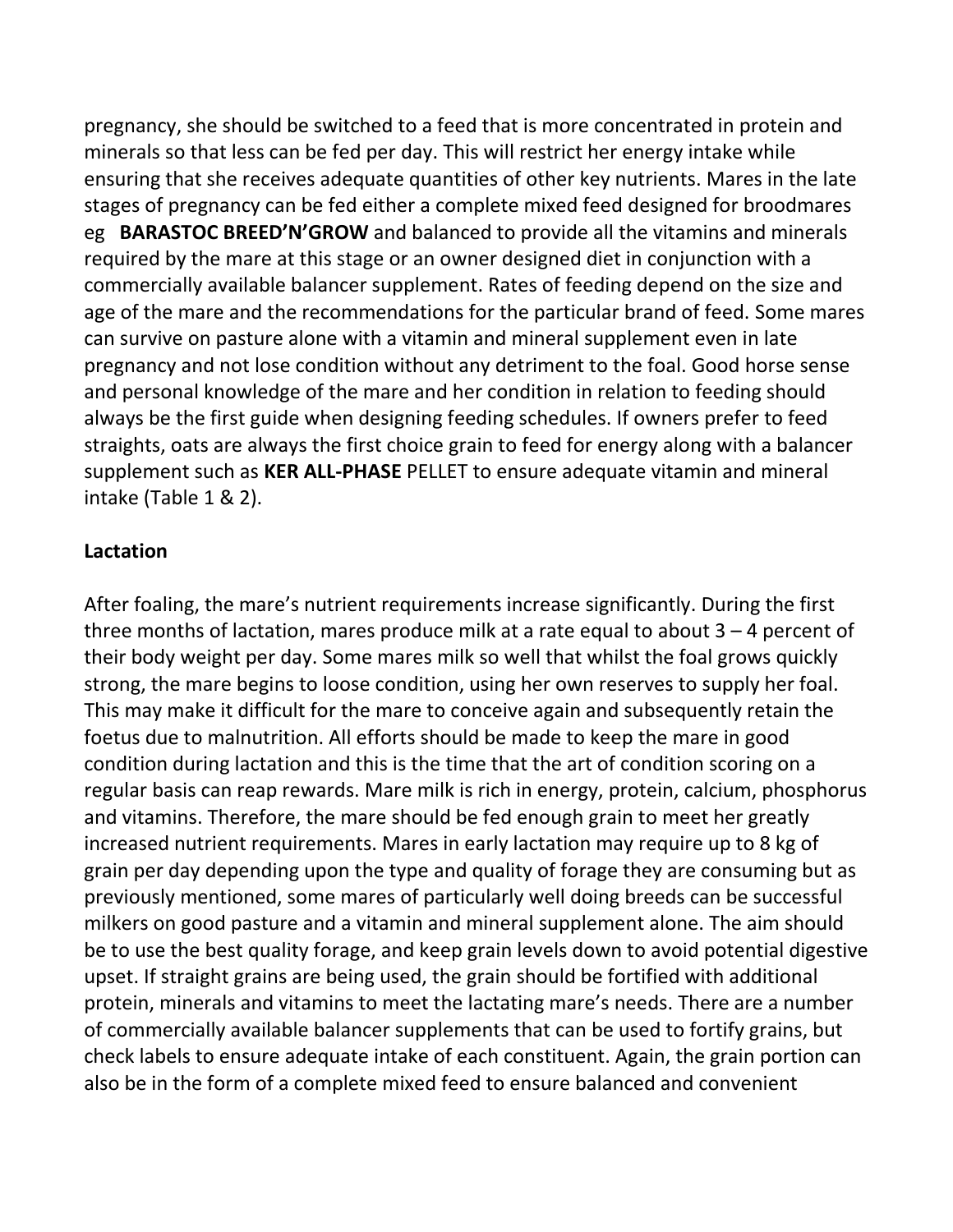nutrition (Table 1 & 2). Trace mineral fortification is not as important for lactating mares as for late pregnant mares because milk contains low levels of these nutrients and research has shown that adding more to the lactating mare's diet does not increase the trace mineral content of the milk. Once the foal starts eating from the mares feed bucket, however, a well fortified feed is important to ensure adequate intake of vitamins and minerals by the foal, unless the foal is being creep fed, in which case only the foal's diet really needs to be supplemented. Calcium and phosphorus are the minerals that should be of primary concern during lactation so lucerne hay is the forage of choice due to its high calcium content. It may benefit to the foal to supplement the mare with additional calcium and phosphorus during lactation. Grain intake should be increased gradually during the last few weeks of pregnancy so that the mare is consuming nearly the amount that she will require for milk production at the time that she foals. A rapid increase in grain should be avoided at foaling time because this may lead to colic or founder. After about three months of lactation, milk production begins to decline. At this time, grain intake can be reduced to keep the mare in a desirable condition. It is often beneficial to cut down the mares grain ration just prior to weaning to help the mares' milk to dry up when the foal is taken off.

## **The Thin Barren Mare**

This type of mare may have a multitude of reproductive problems including lactational anoestrous and the inability to get back in foal. You want to get this mare cycling regularly in August and have her covered in early September. It is advisable to get this mare in good condition (> CS 3) going into the breeding season and perhaps do some nutritional flushing in the thin mare along with having the mares under lights and with an individual feed program starting June 1. Flushing refers to having the mare in an ascending plane of nutrition and gaining weight when she is bred. Though there is little experimental data that shows flushing to increase the reproductive efficiency of the mare, but common wisdom and experience tells us that flushing has a valid place in the nutritional management of the thin mare. This is the case with most maiden mares, especially those that are retired to stud just before the season.

# **The Mare with Poor Reproductive Conformation**

Mares with poor reproductive conformation are far more likely to 'windsuck' and have reproductive inflammation and infection, which reduces their reproductive efficiency. This type of mare will usually be 'caslicked' after service to limit contamination of the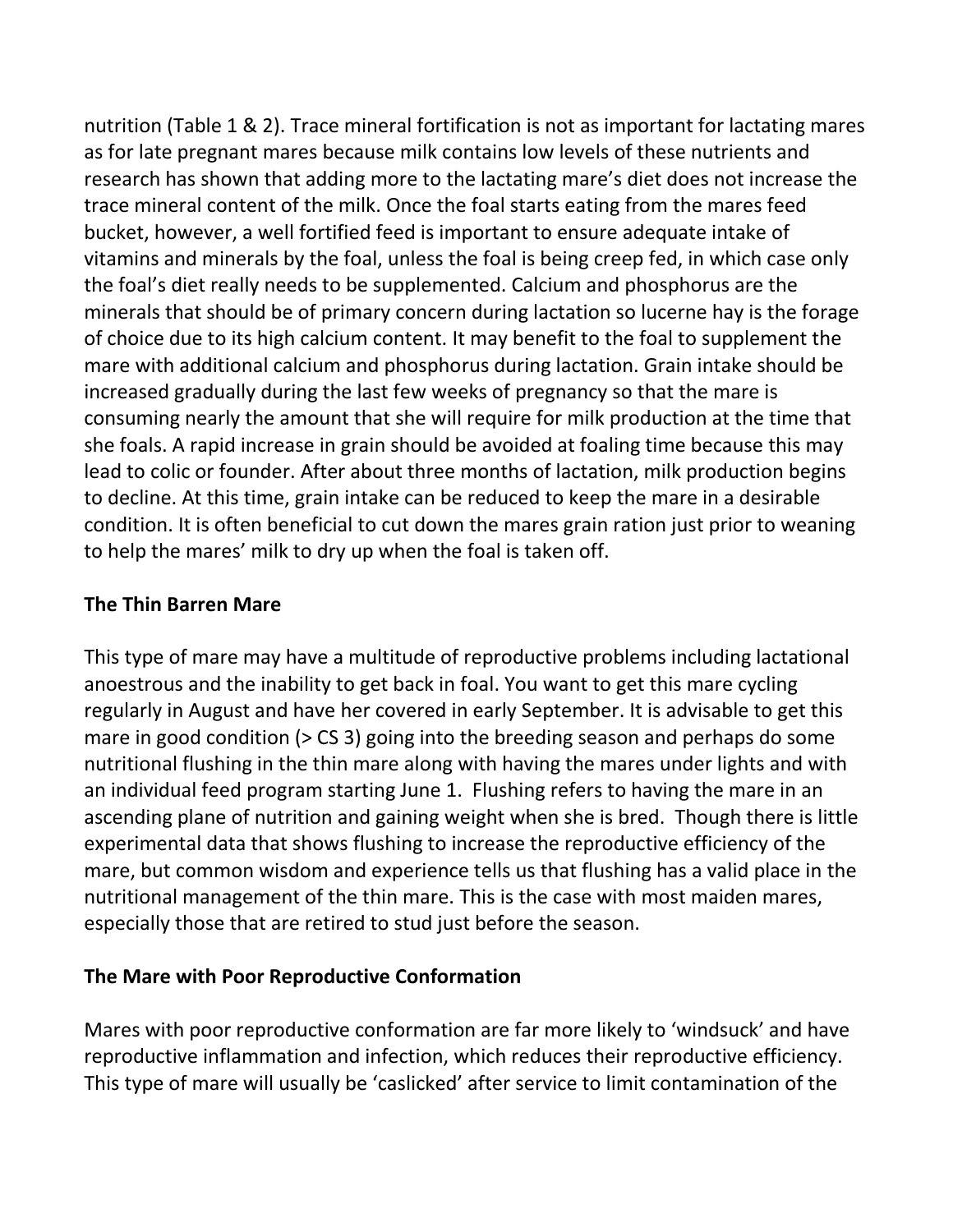uterus, but keeping the mare in good to fat condition (CS 3 to 4) leads to fat deposition around the vulva and improved reproductive conformation. This can improve the reproductive efficiency of this type of mare

# **The Fat Mare**

After having read the previous sections it would be tempting to think the mare should be maintained in fat (CS 4 and above) condition after weaning. This approach has some drawbacks even though it may look good for the amateur mare owner. The fat mare has an increased risk of having a foal with bent legs (angular limb deformities) that could, if not treated effectively, limit the foal's athletic potential.

The other drawback of having your mare too fat is that she may be difficult to get back in foal. Consider the situation of the fat mare that has been pampered at home with 3 feeds a day. She is sent to the stud just before foaling and suddenly she's mixed with a new group of mares, is in a new environment and on a new feed program. The mare looses weight and doesn't cycle as well or may shut down entirely. So avoid getting your mare fat even though it may look more pleasing to have her in show condition.

In conclusion, mares should be fed differently during early pregnancy, late pregnancy, and lactation. By understanding the mare's nutrient needs during each stage of her reproductive cycle, an intelligent and cost effective feeding program can be designed and implemented. Remember to avoid overfeeding during early pregnancy and underfeeding during lactation. Be aware of differences in nutritional requirements between breeds. Know that the season affects pasture quality and quantity, which can drastically affect your mare's supplementary feed requirements. Make condition scoring a routine and act on the slightest noticeable changes aiming always to keep the mare at a consistent level of healthy body condition.

# **Stallion Fertility and Nutrition**

Like all horses, a stallion needs a balanced diet with adequate, but not excessive amounts of nutrients for optimal health and fertility. Stallions are commonly overfed energy and they get fat. This can lead to reduced fitness, libido and fertility and make the horse prone to soundness problems, insulin resistance and laminitis. Unfortunately many older stallions suffer from laminitis or die from heart attacks and both conditions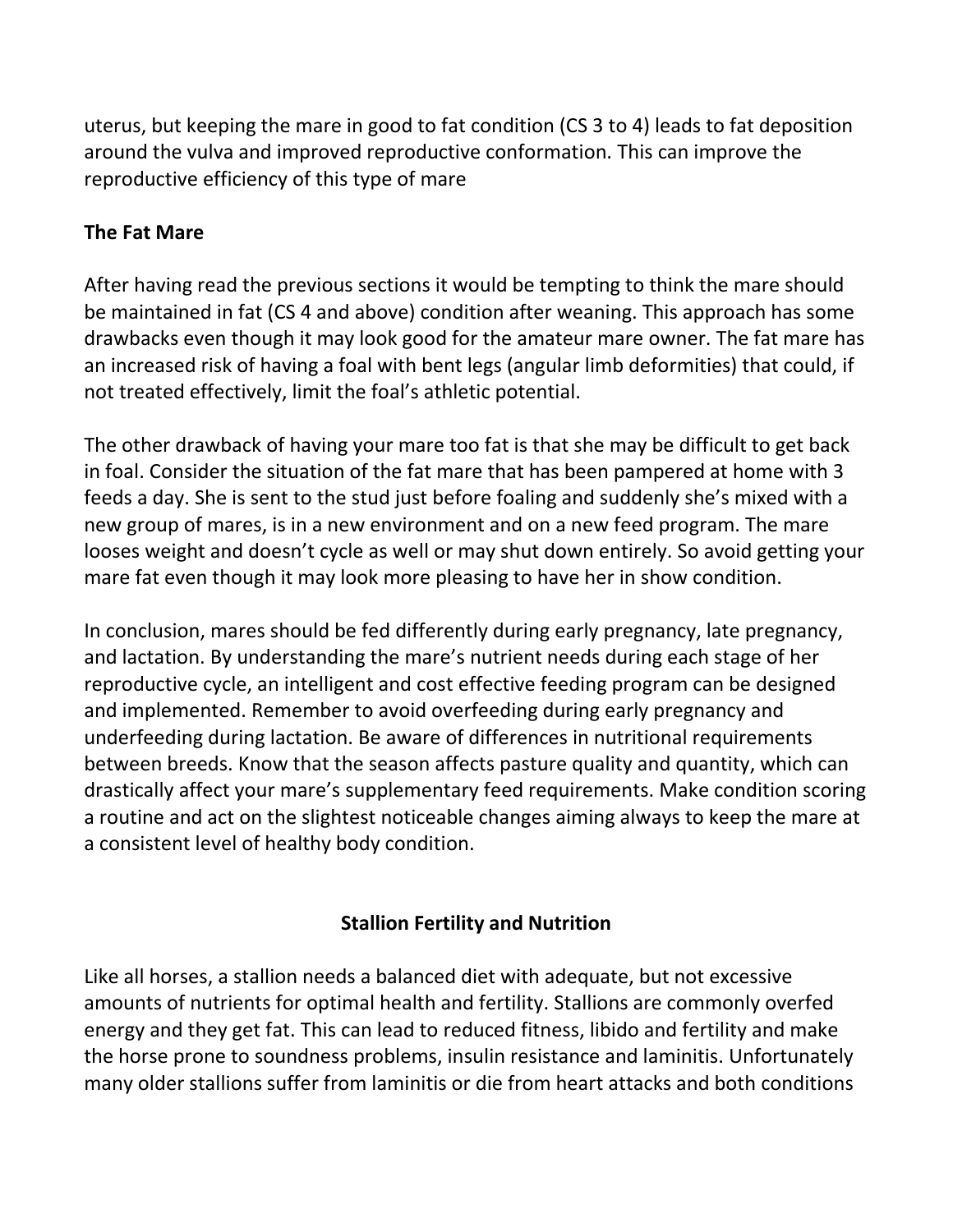may relate to being too fat. So adjust the feed and work to keep your stallion in good, but not fat condition.

Whilst there are no prepared feeds designed especially for stallions in Australia, there are a number of quality feeds that if fed according to directions will supply a balanced diet. If you are mixing your own feed, addition of the **KER ALL PHASE** feed balancer pellet will fill in the nutrient gaps in a basic diet of grains and forage.

If you need help to maintain condition and a shiny coat in a breeding stallion the stabilised rice bran **EQUI-JEWEL** is a great supplement. **EQUI-JEWEL** is a very palatable source of rice bran oil and supplies 'cool' safe energy. It also contains high levels of natural vitamin E and organic selenium, important antioxidants for stallions. Rice bran oil contains gamma oryzanol which also has antioxidant properties.

Reactive oxidative species (ROS) and free radicals cause oxidative stress to sperm and play an important role in sperm function. Reduced motility is a good indicator of oxidative stress and chilling or freezing semen increases oxidative stress. The detrimental ROS can be neutralized by antioxidants in semen. Stallions may benefit from supplementation with the antioxidants vitamin E or selenium, especially if they are being collected for chilling or freezing semen where survival of motile sperm is vital. Low levels of selenium in sperm are associated with changes in DNA and reduced fertility. Higher blood levels of antioxidants may boost antioxidant protection in the seminal plasma, and increase the survival of progressively motile sperm.

Feed from many area's of the country have very low levels of selenium, so the feed or supplement fed to your stallion should supply at least 2 mg selenium per day and organic selenium is the preferred source. Recent research has shown that natural vitamin E has much greater bioavailability than synthetic forms so it makes sense to supplement stallions with high levels of natural E, especially if green pasture intake is limited. **KERx Nano E** is a new nanodispersed water soluble liquid source of natural Vitamin E that has been shown to be more effective than other forms in boosting blood levels of vitamin E. Higher blood levels means better antioxidant protection in semen and sperm. It is the vitamin E supplement of choice for the stallion.

Recent research in the US has demonstrated benefits in supplementing the diet of sub fertile stallions with omega 3 fatty acids from fish oil sources. Several studies have concluded that stallions with poor sperm survival and motility after chilling or freezing,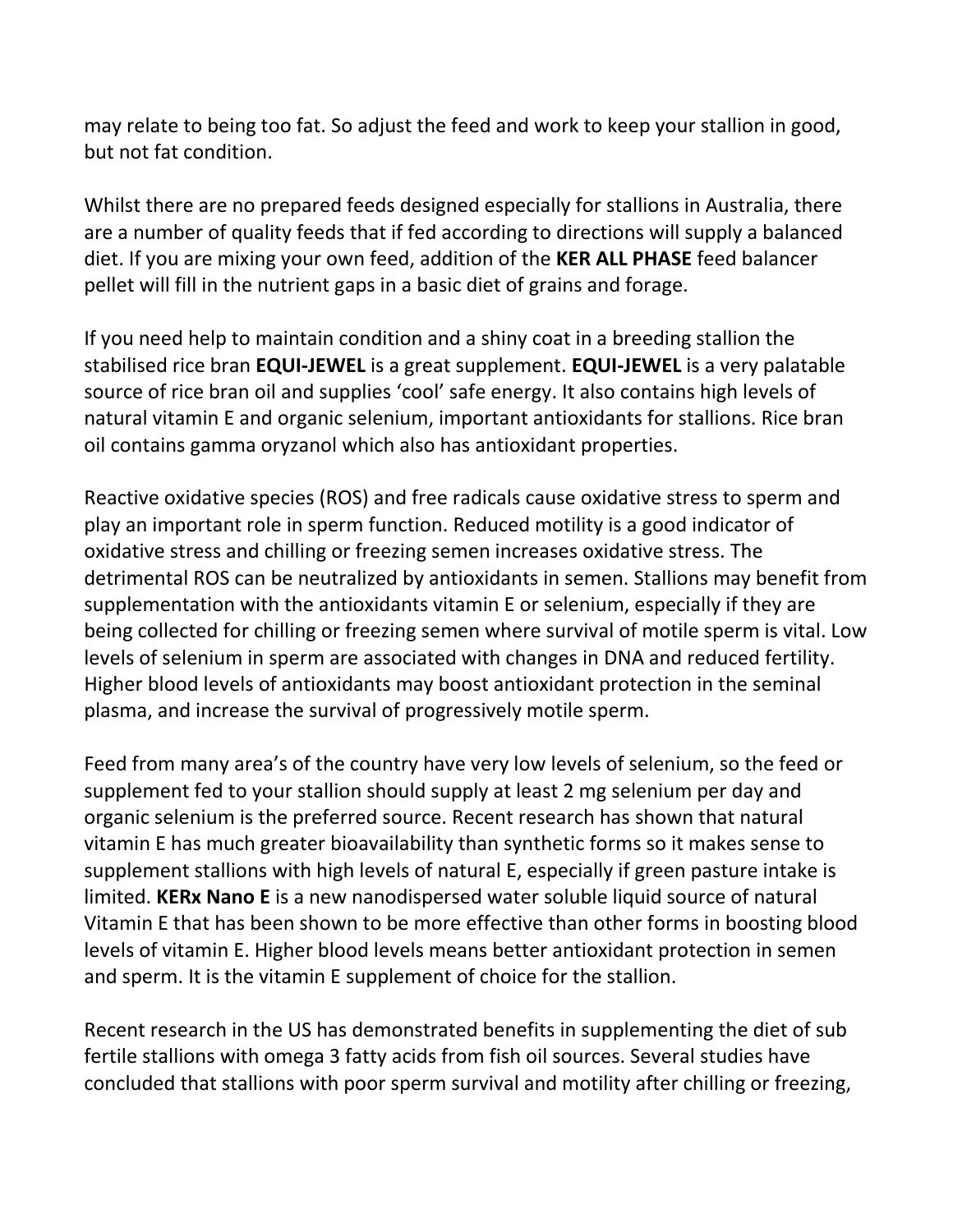can benefit from added long chain omega 3 fatty acids EPA and DHA from fish oil. These fatty acids are important components of sperm membranes and most modern diets contain low levels of these fatty acids and their precursors. Positive results have included increased progressive motility, increased % morphologically normal sperm and even increased sperm output. It has been shown that supplementation with fish oil increases the levels of DHA and EPA in sperm cell membranes and this helps protect against cold shock. **KER EO-3** is a new palatable and stable fish oil product which contains 25% EPA & DHA and is the supplement of choice for supplying these long chain omega 3 fatty acids. The recommended dose is 60ml per day for normal stallions and 90 – 120 ml for horses with sub fertility.

Like all horses, stallions should be fed a simple balanced diet, but they do have some special needs and the sub-fertile stallion can benefit from some extra attention to maximise fertility.

## **Growing Horses**

#### **Weanlings**

One of the most challenging aspects of the feeding program on a breeding farm involves weanlings. The weanling faces the stress of removal from its dam, mixing with a group of young horses and sorting out a pecking order all at a time of year when weather conditions are tending to deteriorate and cold nights or wet days are more likely to occur. Yet commercial demands mean that weanlings must continue to grow at a rapid rate so that they can reach growth targets for weanling or yearling sales. The weanling has similar nutrient requirements to the yearling but eats a lot less feed, so that the required nutrients must be packaged in a more concentrated form. Weanlings have a significant risk of getting Developmental Orthopedic Disease (DOD) such as physitis of the fetlocks, contracted tendons, bone cysts or OCD.

The first factor to consider is age of weaning. The mare's milk production peaks at two months, and then there is an increasing gap between the foal's needs and what the milk can supply. This gap can be supplied by pasture or the mare's hard feed. A foal can be weaned from 4 months of age and a recent study showed that weaning was less stressful for four month old foals than it was for six month old foals, when stress was judged by the growth setback at weaning. Some foals that are doing too well, or not well enough or have signs of DOD may need to be weaned earlier than the rest of the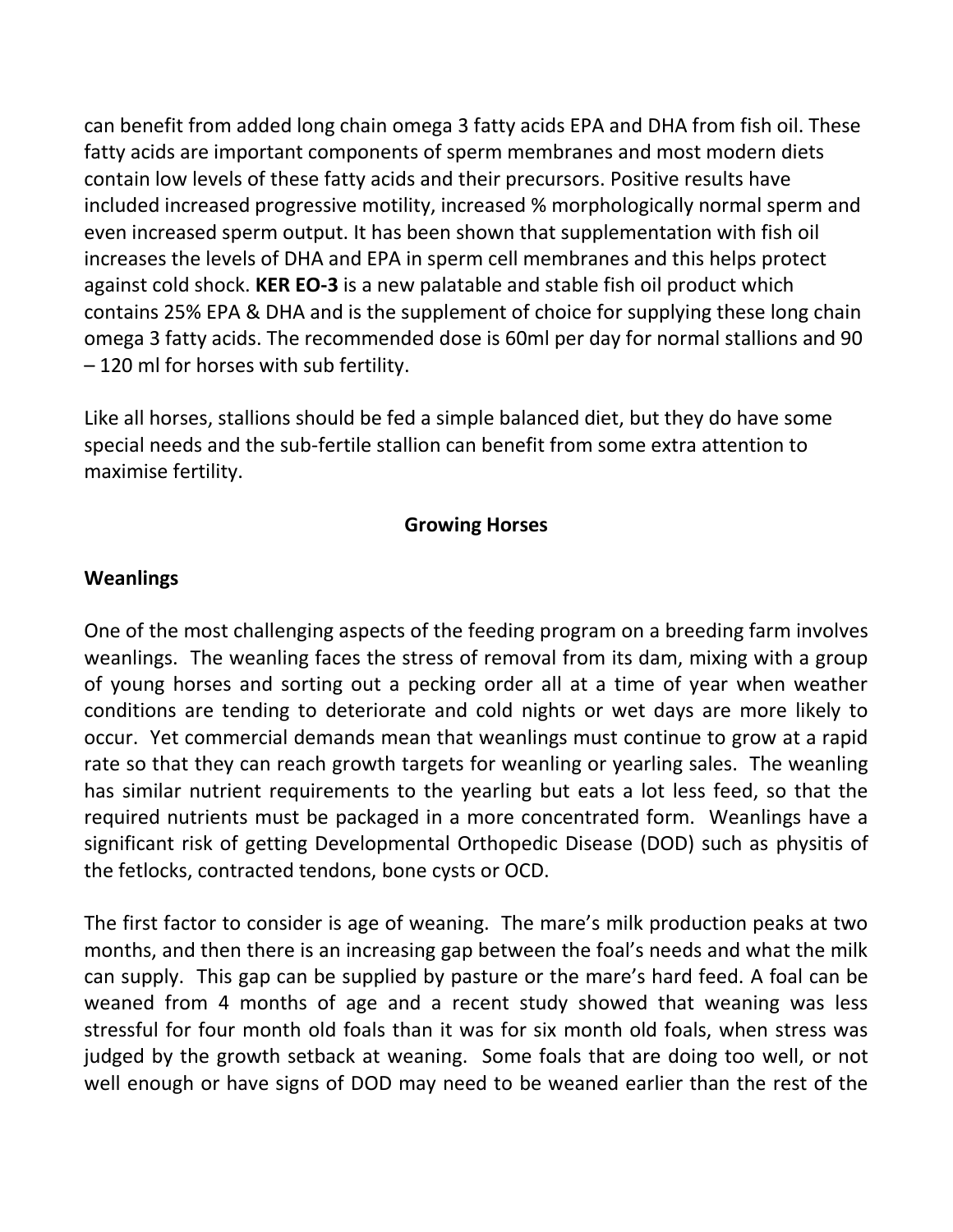group. Another factor is how the mare is doing and early weaning may be needed if the mare is falling away in condition as she feeds an older foal.

One factor that has a big influence on the growth of weanlings is familiarity with the post weaning feeding program prior to weaning. A foal that is used to the hard feed will adapt to conditions much better after weaning. This means that if your mares are not being fed or are being fed differently to the weanlings feed, then you will need to creep feed your weanlings. Creep feeding does not imply force-feeding. Creep fed foals should be given no more than 1.5- 2kg of grain or concentrates per day starting at three months of age.

To achieve optimum growth rates, the weanling needs to consume significant amounts of energy, amino acids, protein, and minerals yet its restricted appetite means that it needs a concentrated nutrient package. Commercial weanling feeds such as **BARASTOC BREED N GROW** are more concentrated sources of nutrients than feeds for adult horses such as mares. They have higher energy and protein content along with elevated mineral levels, so the requirements of the weanling can be met in a 2.5 –3kg feed per day. In sweet feeds, the processing of barley and corn is desirable and the steam flaking used in feeds increases the digestibility of energy in these grains. The average 6 month old 250 kg weanling growing at 1 kg per day will require about 2.5-3 kg of a weanling feed per day for satisfactory growth. This equates to 1% body weight and will need to be fed twice a day. Remember you need to allow for variation in intake so if you have eight weanlings in a paddock provide them with nine feeds. Allow two weanling feeds for any granny or minder that you have in the group. If you have large numbers of weanlings, the older and bigger weanlings will need more feed than the younger group, so provided you match up your mobs right, you can vary the intake appropriately.

As the weanling has a restricted appetite it is important that the feed you give them is palatable. Sweet feeds have been shown to have greater palatability than pellets or extruded feeds, and the use of a sweet feed such as **BARASTOC PREPARE or LEGEND** may ensure that all weanlings eat enough hard feed to supply their nutrient needs.

The advent of pre sale x-rays has focused attention on DOD and other bone problems in yearlings. If you feed high grain intakes to achieve maximal growth you will increase the risk of DOD problems being found in yearlings. But if you don't feed any grain, you are unlikely to meet market expectations for growth and condition. Some hard feeds are safer to feed than others, as research has shown that feeds that have a lower Glycemic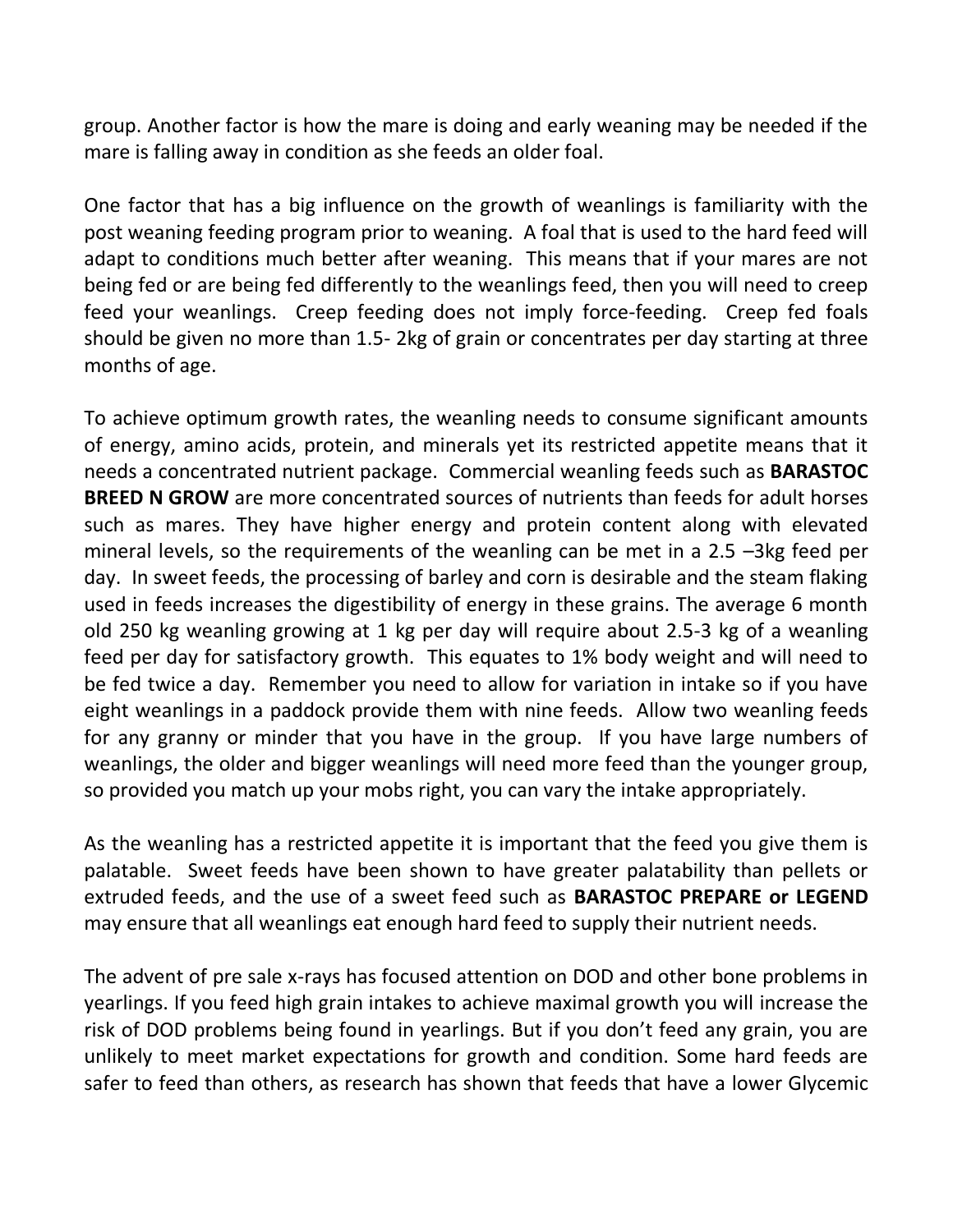Index (the glucose response after feeding) are associated with a lower incidence of OCD. Since this research was completed KER have developed some specialised low glycemic index feeds in several countries and investigated the Glycemic Index (GI) of many other feeds. In one Australian study, the **KER Low GI Cube** was shown to have a significantly lower GI than oats or 2 extruded feeds. However, it is important to remember that nutrition is only 1 of the risk factors involved in the development of OCD.

The quality and quantity of pasture available will determine what sort of hay you need to feed and how much hay and chaff weanling needs. Green pastures will usually contain close to or over 20 % protein, so this means protein and amino acid supply will be met from the combination of pasture and an appropriate grain mix. In the case of plentiful pasture resulting from irrigation or autumn rain you can mix a little bit of chaff in with the grain, but you don't really need to supply hay, apart from days of rain and cold weather. On the other hand, if your weanlings are in paddocks with little grass or dry pasture they will need supplementary lucerne or clover hay/chaff to meet their protein and amino acid needs. If you are providing supplementary forage for your weanlings, always use top quality chaff or hay. Lucerne and clover have higher energy, protein, amino acid, and calcium content than grass hay or oaten chaff. This means they are the preferred supplementary forage source if you are aiming for optimum growth. It is not essential to feed chaff, but it does increase the safety of feeding grain to groups of weanlings and the amount of chaff fed should be in proportion to the amount of grain.

The aim of weanling feeding is to allow for optimum growth with minimal DOD. If you choose the right weanling feed and feed the appropriate amount there is no need for added supplements, and in fact the use of extra supplements can create nutritional imbalances. Key nutrients such as amino acids, calcium, phosphorus, copper, zinc, manganese and Vitamin E should be provided by the hard feed you use. However if you have your own oats in a silo and need a supplement to mix with them, then the **KER ALL PHASE** BALANCER PELLET offers you great flexibility and an easy way to feed a balanced diet. Weanlings that are too heavy or have early signs of DOD can benefit from a period with no grain, but having their amino acid and mineral needs supplied by the **ALL PHASE**  PELLET as a supplement to forage. Putting these weanlings on a plain grass or hay diet will be counter-productive as they will be getting a mineral and vitamin deficient diet

Weanlings not going to sales are typically fed in a more conservative manner. These weanlings do not have to grow at a maximum rate or look their best at a young age. Instead, breeders are trying to raise young horses that will be sound athletes. Generally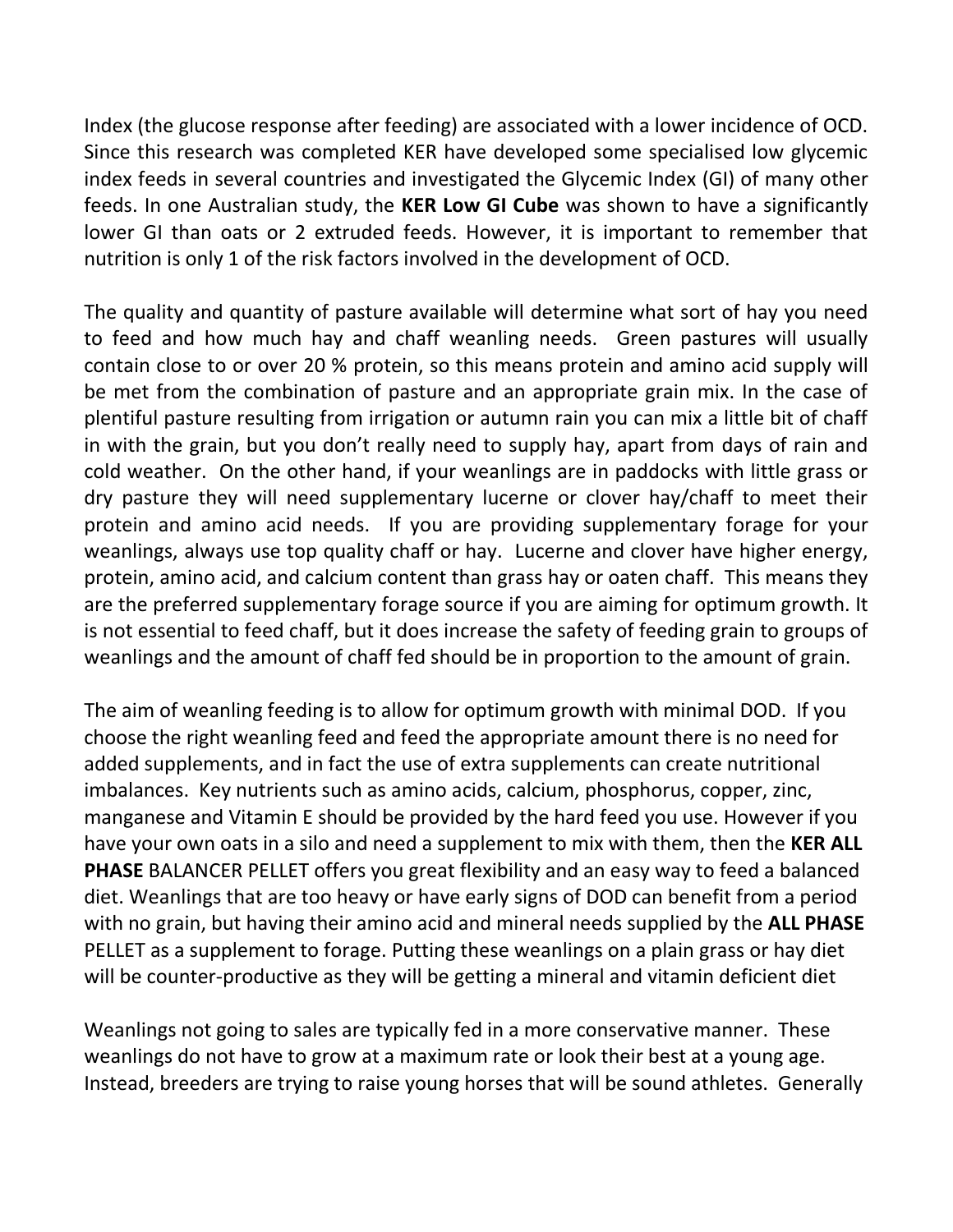the best way to assess the impact of the feeding program of these weanlings is through assessment of body condition. Weanlings should maintain a thrifty appearance in which the horse's ribs can just be seen, or are not seen but can be easily felt. Monitoring weight along with an accurate condition scoring system allow for the assessment of quality and quantity of growth. We have developed a specialized software program Gro-Trac to allow breeders to record and monitor growth and link that with dietary changes necessary for optimum growth.

The amount of grain necessary to maintain a thrifty appearance varies with the individual weanling, and the available quality and quantity of forage. Being able to feed weanlings as individuals and make necessary feeding adjustments is very important, so don't feed all groups the same. "Good -doing" weanlings should be kept from becoming fat by being fed a low-intake, low-calorie source of essential protein, vitamins and minerals. On the other hand, weanlings that are large with much growth potential can consume normal amounts of fortified concentrate. A general rule of thumb for feeding weanlings is one kg of fortified grain per 100 kg of body weight, up to a maximum of 3 kg per weanling per day. If you need extra energy above this level, it is best to supply it from fat eg oil or **EQUI-JEWEL** or from a high quality forage. It is important to remember that foals will not all weigh the same at a given age. There are many good ways of feeding weanlings that work in different situations, but horses should be fed as individuals for the best results.

## **Feeding and Fitting: The Sales Weanling and Yearling**

There are two groups of horses that are assessed and therefore valued to a large extent on their looks, conformation and the way they are "turned out"; the show horse and the sales weanling or yearling. There are vast sums of money riding in the balance that literally can be made or lost depending on the job that the feeder and fitter does. We have all heard the adage "fat is a pretty color" and seen that some sales and show horses are simply fed all they want to eat and have then gotten too fat. In the modern sales and show arena simply fat is far from being enough. To be really successful in preparing sales horses and show horses the "fitter" must be able to differentiate between fit and fat.

 It may come as a surprise that one would consider the young show horse and the Thoroughbred sales weanling and yearling in the same context. But let's face it, the horse sale is a horse show and many times horses are worth more on sale day than they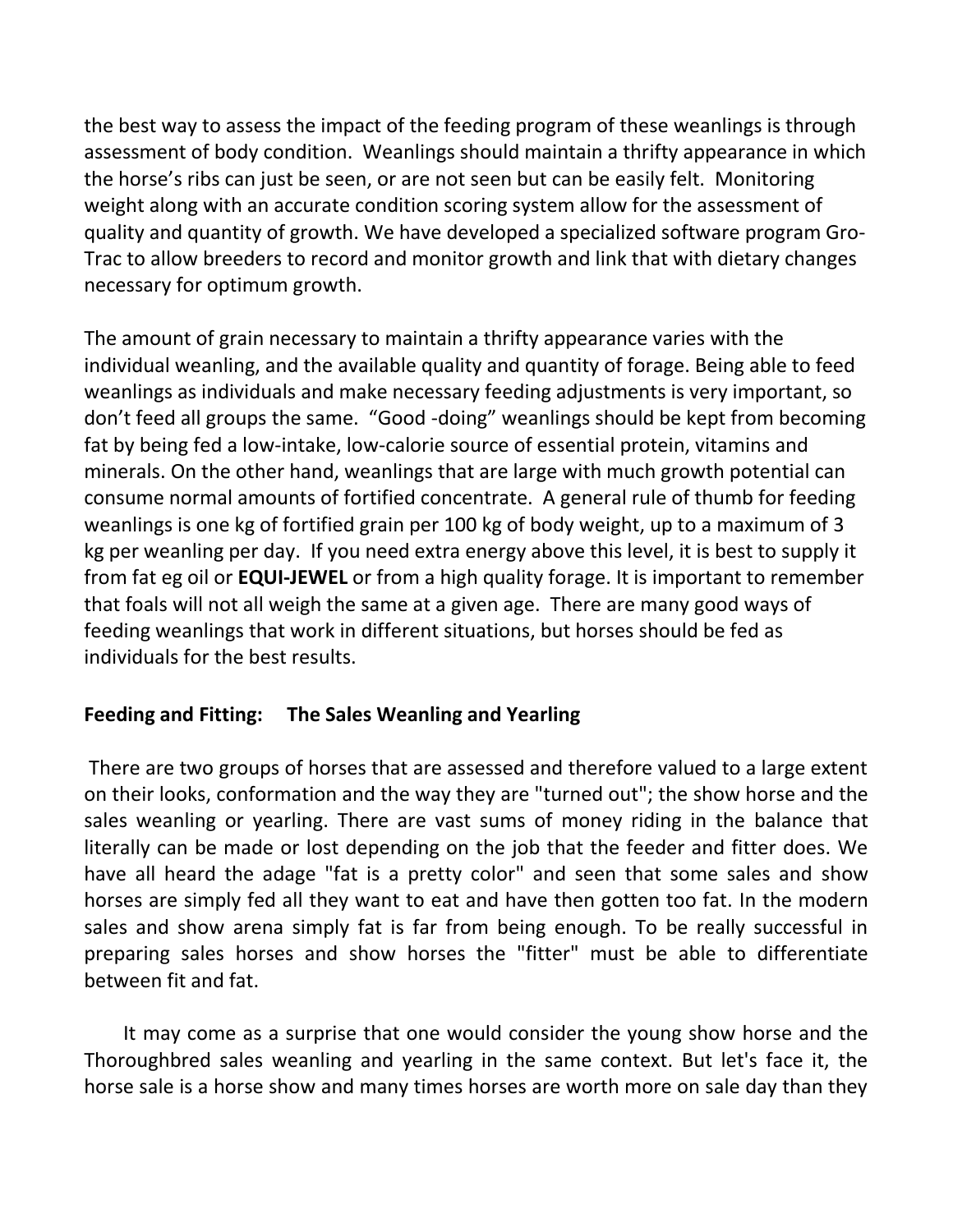will be the rest of their lives. Prepping these horses is a combination of superior nutrition, superior health management, superior and specific exercise and superior genetics, tempered with hard work and attention to detail.

## **Feeding**

Preparing a weanling is perhaps the biggest challenge of all. When one prepares a weanling for a show or sale it is vital to understand the nutrient requirements of the horse and the critical balance between feed intake and exercise as they impact on condition and soundness.

The weanling feeding program should be based on a balanced ration using palatable, easily assimilated nutrient sources that meet the weanling's requirements for protein, energy, minerals and vitamins. Often people fall into the trap of feeding all-grain feeds to weanlings that may encourage fattening but do little to ensure optimum growth and bone development. It is crucial that people understand that "HIGH" PROTEIN DOES NOT CAUSE BONE PROBLEMS! And in fact more cases of acquired flexural deformities and developmental orthopedic disease (DOD) are caused by improper mineral balance and over feeding energy than from any other nutritional cause.

The amount of feed that an individual foal/weanling will tolerate is extremely dependent upon the individual and it is crucial to adjust individual feeding levels based on individual performance (growth rate and degree of fatness). It is common to feed a weanling intended for the futurity or weanling sales a minimum of 1 lb of feed per month of age right up until the time of the event. In general one would be best served to feed a 15 - 16 % protein concentrate (**BARASTOC BREED N GROW OR PREPARE)** to these horses in addition to a fat supplement and really good quality clover or lucerne hay that was harvested in early stages of maturity. A high quality/high energy hay is needed for these horses as this maximizes the utilization of fibrous feeds in meeting the energy requirements of these horses and as such decreases the amount of starch the weanling has to deal with. Also, in using a high quality, early cut hay one tends to minimize the appearance of gut-fill that is often associated with a mature hay of high lignin content. Often hay intake is restricted just prior to the show or sale to reduce a pot bellied appearance.

In selecting the appropriate concentrate feed for the weanling it is important that the total nutrient profile of the feed be considered, not just the protein concentration. All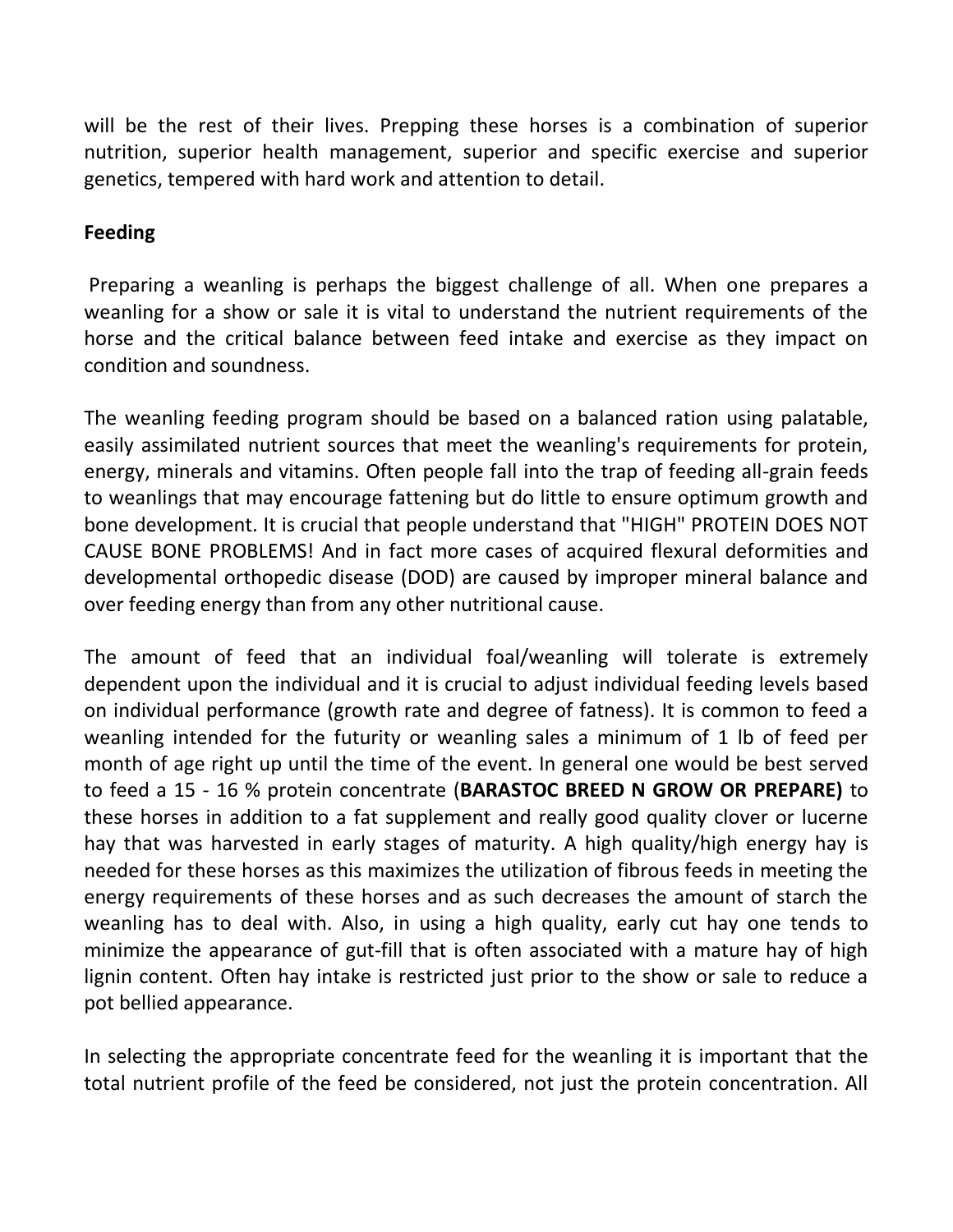too often, due to formulation errors on the part of the feed manufacturer or misuse of a feed (primarily cutting a prepared feed with oats) by the consumer, the nutrient/calorie ratio of grain mixes fed to weanlings is all wrong. Horse owners should be educated to the fact that the nutrient profile of a feed designed for a specific class of horses is critical and that by "tinkering" with a feed this balance of nutrients is destroyed. Similarly, feeds formulated for older horses do not get the job done with respect to macro and micromineral intake when fed at appropriate levels to meet the young horse's energy requirements. For one thing, a weanlings appetite is much less than an adult horse so you need to have higher concentrations of critical nutrients. Feeds containing heat processed barley and corn are very useful, because the energy in the grain is much better digested and assimilated after steam flaking, micronising or extrusion.. A feed used for weanling sales or show prep should contain added fat from oil, stabilized rice bran or sunflower seeds. This fat is a very concentrated source of energy and helps minimise the grain intake needed, as well as putting a shine on the coat.

 Beyond the feed bin the real art involved in fitting weanlings is the exercise and "rubbing" they receive. Although not advocating routine lungeing for the sales or show weanling, judicious use of free lungeing, time on the walker and hand walking can be very useful tools depending on the individual. Foals run, romp and play nearly from birth, and to think that a careful program of forced exercise is detrimental and risky is folly. Daily grooming, rinsing with warm water, braiding or banding of manes and conditioning of tails are all necessary for weanlings if optimum condition is to be achieved.

Feeding at least 125 ml oil daily or a minimum of 500g stabilized rice bran such as **KER EQUI-JEWEL** ( or a higher fat feed ) and a biotin, zinc, methionine coat conditioner eg **KER BIO-BLOOM** for a month before the sale will also really help the coat. As much as 300g of added fat per day has been fed in some instances when it was critical that more energy be provided without increasing starch (grain) intake. If horses are gradually adjusted to fat intake, a great deal of energy may be fed to the weanling in the form of fat. If you have a weanling with physitis or other DOD it is preferable to feed a high fat rather than a high grain diet, but these young horses still need supplementary protein, minerals and vitamins which is usually fed in the form of a low intake balancer pellet

The last thought for the weanling deals with weaning time. In general we have found 5 months of age to be the most ideal time to wean, all things considered. However, it is best to let the individual weanling tell you when to wean. If a weanling is top-heavy and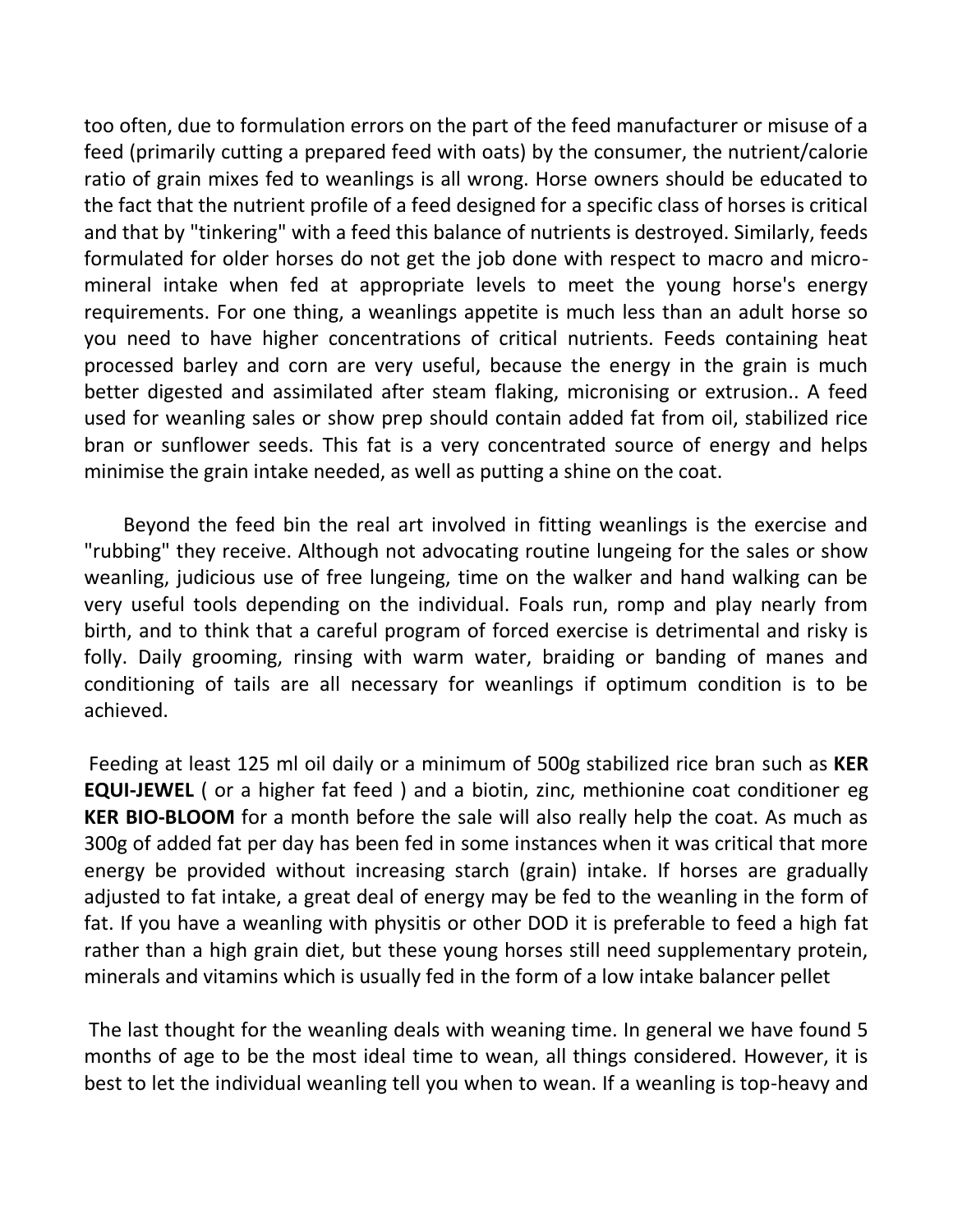too fat or starts to get upright in the pasterns or show severe physitis, there are good reasons for weaning as early as 3 months of age so that you can carefully control nutrient intake. A general rule of thumb is to wean a foal at least 45 days before a sale or futurity or if that is too early for late foals, wean 5 days before a sale. Forty- five days gives adequate time to get the weanling over the post-weaning slump and into good shape, and five days does not give the weanling time to fall apart.

## **Feeding the Yearling**

Yearlings in some ways are easier to prepare than weanlings. Since we are in most cases talking about horses that are at least 12 months of age there are fewer skeletal wrecks that we can precipitate when we start our fitting or "prep" program.

In discussion of the prepping process it is appropriate that we start with the feeding program. Yearlings do best on a 13-14% protein ration balanced for macro and microminerals and fat and water soluble vitamins eg **BARASTOC COOL COMMAND**. Feeding rates for yearlings are extremely variable depending on growth history, skeletal size, individual metabolism, actual age and quantity and quality of forage. In the preparation of sales yearlings, hard feed intakes range from 1- 2 kg/day of a supplement pellet to 10 kg/day of concentrate feed. Generally it seems to take more feed to get a colt fit than it does a filly. The real key here is realization that "the eye of the master fattens the ox." What works in the feeding program for one yearling may totally miss the mark for another!

Comments made concerning hay type and quality for the weanling, apply to the yearling as well. However if you have a short, fat filly that needs to lose weight, choose a lower energy grass hay or oaten chaff rather than rich lucerne or clover hay. But if gastric ulcers are suspected, lucerne hay will provide the best buffering of the stomach acid.

Besides the base feed, there are some tools of the trade that fall into the nutrition category. First, always use some supplemental fat. You can use vegetable oil, feed sunflower seeds, or a commercial fat supplement such as **EQUI-JEWEL.** Suitable oils include corn, soy, canola or vegetable oil, but do not use recycled oil. The manner in which the fat is provided in the diet is a choice for the horseman but in many instances it makes more sense to top-dress the fat rather than use a fat added feed.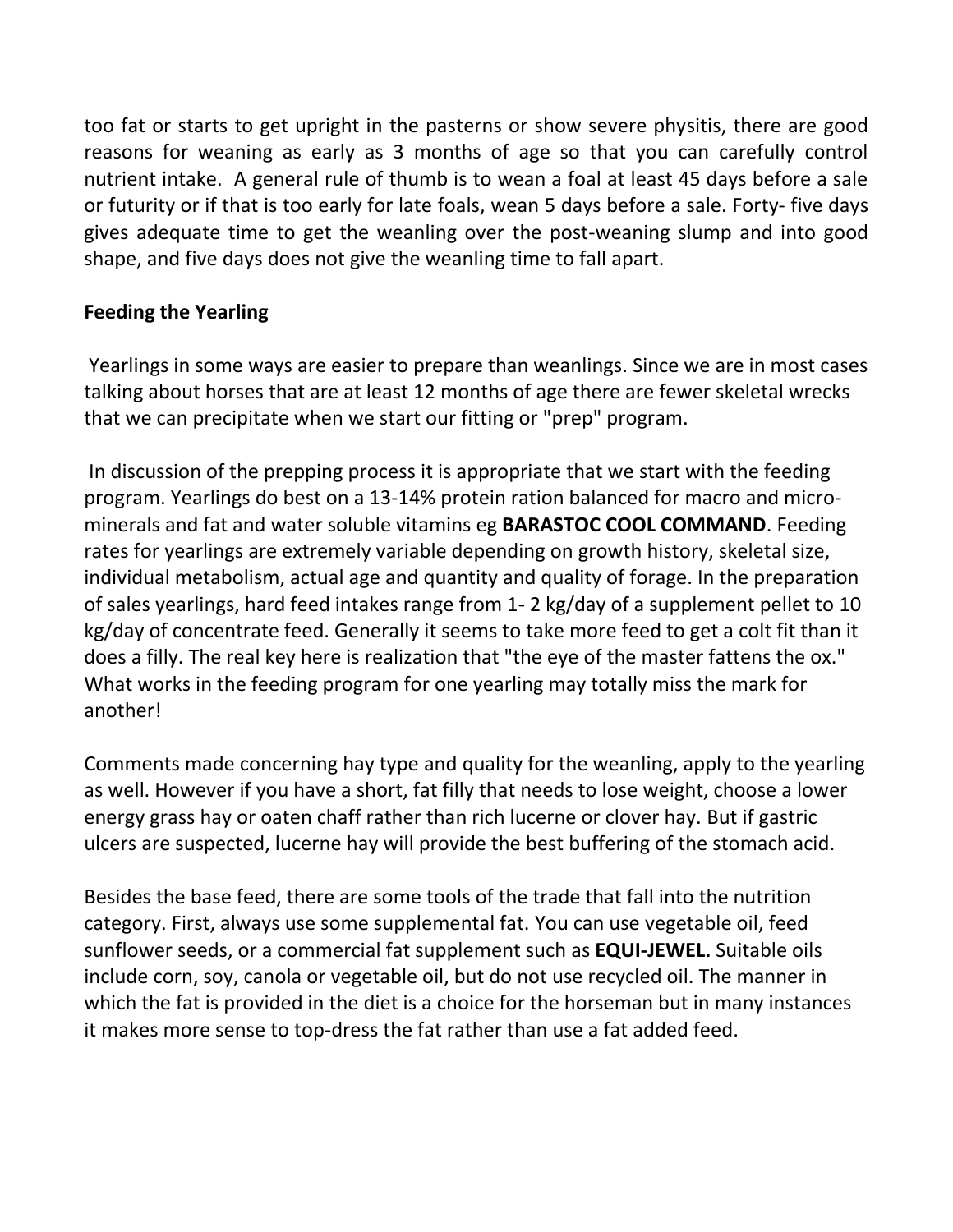As for the "grain" portion of the ration, the amount of fat that is appropriate to use is going to be highly individual. This is due to the fact that there are two main reasons that we are using fat to begin with. First there is the hair effect and second there is the energy effect. The hair effect is easy, a minimum of 60g per day of vegetable fat. The use of high levels of fat intake in the yearling is to reduce the amount of starch that must be fed to achieve a specified energy intake. When you reach 5 kg of hard feed intake in the yearling, start to really consider the advantages of supplemental fat. Big, rugged, raw boned yearlings can take as much as 750 ml of vegetable oil or 2 kg **EQUI-JEWEL** per day with absolutely no detrimental effect. Again feeding **BIO-BLOOM** will help get the gleaming coat you need to stand out from the field and will reduce the time you need to spend grooming the yearling. That saves staff time and costs.

In addition to fat, many prep and show rations will contain lupins and beet pulp. Unlike the weanling, there is a real possibility of starch over-load diarrhea, colic, laminitis and behavior problems in the yearling. By using lupins or beet pulp in the feed, one can reduce the amount of starch that a horse has to consume while keeping relatively high levels of energy intake. These sources of highly digestible fibre are fermented in the hind-gut and absorbed as volatile fatty acids therefore reducing the amount of starch that may enter the hind gut un- digested, and contributing to a happy hind gut! Heat processed feeds or components in the feed are also useful - they don't reduce the starch intake but they do ensure most of the digestion takes place in the small intestine thus reducing the risk of hindgut acidosis. As hindgut acidosis is so common in sales yearlings on high grain diets, ad lib hay should be fed and the hind gut buffer **KERx Equi-Shure** can be used as a preventative measure or to yearlings showing signs of hindgut acidosis.

Emphasis should always be placed on the individual in terms of feed intake levels and exercise programs. The goal should be individual fitness. That takes an individually tailored feeding and fitting program. It is critical to understand that fit and fat are not the same, and that lot's of feed without an increase in the work program results in a horse that is patchy in its fat cover and more prone to disorders such as colic, laminitis, physitis and behavior problems.

Obviously there are as many tricks of the trade as there are preppers and what techniques work for some may not work for others. The important thing is to design a program and stick to it. Modifications may be necessary along the way to suit individual needs, but the critical aspect of getting this job done is daily attention to detail. One should not get caught in the trap of thinking that there is some magical feed ingredient